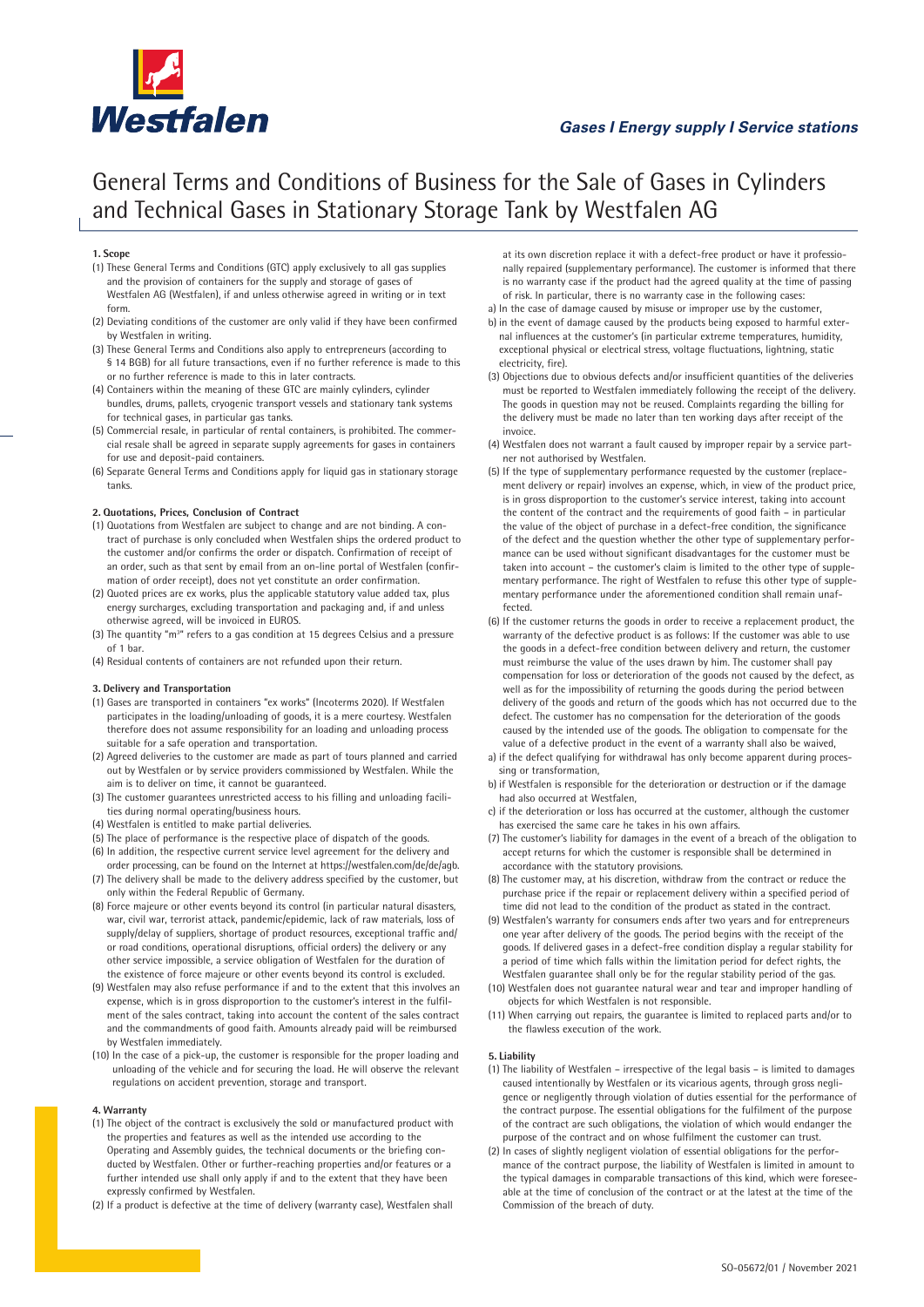

# **Gases I Energy supply I Service stations**

# General Terms and Conditions of Business for the Sale of Gases in Cylinders and Technical Gases in Stationary Storage Tank by Westfalen AG

- (3) Liability is excluded for lost profits, non-achieved savings or other financial losses due to delays, material defects or defects in title, except in the case of liability for intent.
- (4) Any further liability for compensation for damages is excluded regardless of the legal basis.
- (5) Claims for compensation for damages due to the absence of a quality guarantee and due to injury to life, body or health according to the Product Liability Act or due to other mandatory statutory provisions remain unaffected.
- (6) Any damages caused by the customer due to illegal commissioning or incorrect, forceful or negligent treatment is excluded from Westfalen's liability.

#### **6. Payment**

 Invoices are to be paid immediately upon receipt without deduction. Payments shall only be deemed to have been made in good time if Westfalen is able to access the funds on the due date.

#### **7. Payment Default**

- (1) The customer shall be in default at the latest if he does not pay a demand within 30 days of the due date and receipt of an invoice or an equivalent payment schedule.
- (2) In the event of late payment, Westfalen is entitled to claim interest on arrears in the amount of the statutory provisions. If Westfalen has demonstrably incurred a higher damage caused by the default, Westfalen is entitled to assert this.
- (3) Westfalen is entitled to charge reminder fees covering costs for payment reminders.
- (4) In the event of a late payment, Westfalen shall have the right, as long as this has not been eliminated, to discontinue the contractual services or to only provide them in exchange for an immediate cash payment. Set-offs against counterclaims are not permitted unless they result from an undisputed or legally established demand.

### **8. Set-off and Withholding**

 The customer is only entitled to a right to set off and/or retention if his counterclaims are legally established or undisputed by Westfalen.

#### **9. Right Of Retention**

 The customer is only authorised to exercise a right of retention to the extent that his counter-claim is based on the same contractual relationship.

#### **10. Provision of Containers**

(1) Gases are made available to the customer in rental, usage and/or deposit-paid cylinders depending on the cylinder size and type of gas. The terms and conditions agreed in the underlying supply and rental agreements for supply and supply facilities of Westfalen shall also apply to the purchase of liquid gases.

#### (2) *Rental Containers*

Rental containers and rental pallets are the property of Westfalen and cannot be sold. The rental containers remain the unseizable and unencumbered property of Westfalen, if and when used in a specific case, as they are only connected to the ground for a temporary purpose within the meaning of § 95 of the German Civil Code. The rental containers and rental pallets are only rented to the customer for the transport and removal of the gas filling purchased from Westfalen. The transfer of containers and pallets to third parties or any other use is not permitted for safety reasons. The rental charges for the provided rental containers and rental pallets is based on Westfalen's current price list or are agreed in different rental contracts. The customer shall immediately return the rental containers/ pallets to Westfalen after emptying them at his expense. Its/their return is documented out by the drivers or confirmed by a sales partner of Westfalen or as a result of the scanning process. Returned containers will be credited to the account of the customer who purchased the containers and pallets from Westfalen. This also applies to its/their return by third parties. The monthly invoice documents the movements of the goods and is also considered as proof of the customer's Westfalen stock of cylinders. The customer is liable for the loss or damage to the containers and pallets which are provided to him on a rental basis beyond the usual wear and tear in the case of normal use. If the customer does not return containers or pallets or in a state so that restoration work is possible with selected means, he must replace the replacement value. Replacement containers or pallets for the fulfilment of the return obligation shall not be accepted.

(3) *Deposit-paid Containers*

Westfalen provides selected products in deposit-paid containers. In the case of deposit-paid containers, the customer is charged a deposit fee to ensure their return to Westfalen. In the case of the return of a usable empty deposit-paid cylinder, the customer is entitled to obtain a new deposit-paid cylinder or to demand reimbursement of the deposit without making a new purchase. The return of the deposit-paid cylinder and reimbursement of the deposit fee is limited to a period of 12 months from the date of the last purchase. After the end of the business relations, the deposit-paid pallets are to be returned to Westfalen immediately, at the latest within 3 months, otherwise Westfalen has the right to invoice for the difference between the actual amount of the paid deposit and the new purchase value.

#### (4) *Usage Containers*

If a container is provided to the customer against payment of a one-time charge for use, he shall acquire the right to use this container for the time of the onetime or recurring gas supply from Westfalen in a usage container. When returning empty and reusable containers, the customer has the right, against payment of just the gas price, to re-purchase a filled usage container for further use. A renewed fee for use shall be waived in this respect. If the customer returns only empty goods without purchasing new gas from Westfalen, his right of use shall expire. The usage fee is not refunded.

#### (5) *Customer Containers*

Customer's containers are filled and made available for collection if and insofar as Westfalen has no other instructions. Westfalen is entitled to have customer containers inspected and prepared in accordance with the applicable regulations before filling them. The costs for this are borne by the customer.

#### **11. Return Shipments**

The customer must use the original packaging when returning goods and accessories, even if this was damaged as a result of opening it for the function check. The costs of the return shipment shall be borne by the customer.

#### **12. Extraction of Gases**

- (1) The gases may only be used in the containers in accordance with the recognised rules and regulations of technology.
- (2) For liquid and pressurised gases, the respective extraction quantities must be limited in accordance with their physical properties in order to ensure a troublefree operation and utilisation of the container contents.
- (3) Any residual contents in returning containers will not be reimbursed.
- (4) Gases supplied in containers are only intended for consumption by the customer.

#### **13. Operational Safety**

- (1) Work on the gas system and the container may only be carried out by Westfalen or by service partners authorised by Westfalen, as the operational safety is at risk otherwise.
- (2) Westfalen is to be given a test certificate for all work. In the event of unskilled changes, Westfalen is obliged, on the basis of the technical rules, to discontinue the gas supply without the customer having any claims or rights against Westfalen arising from it. Any restoration in the operating state shall be carried out at the expense of the customer.
- (3) If the customer has reason to believe that the system operated by him is leaking or is not working properly in any other way, he must immediately shut down the system and immediately notify Westfalen. Westfalen's warranty for devices shall lapse if the goods are modified by the buyer himself or a third party through the installation of foreign parts or the rectification of possible defects without the prior written consent of Westfalen.

### **14. Retention Of Title**

- (1) The delivered goods remain the property of Westfalen until all claims against the customer arising from the purchase contract have been settled in full.
- (2) The customer is, however, entitled to process the goods supplied under reservation of title within the scope of his business operations as prescribed and/or to sell them to third parties subject to retention of title. The pledging or transfer by way of security of the goods is prohibited as long as it is subject to retention of title.
- (3) The processing, mixing or combining of reserved goods with other materials is always carried out on our behalf, without any liability for Westfalen arising from this.